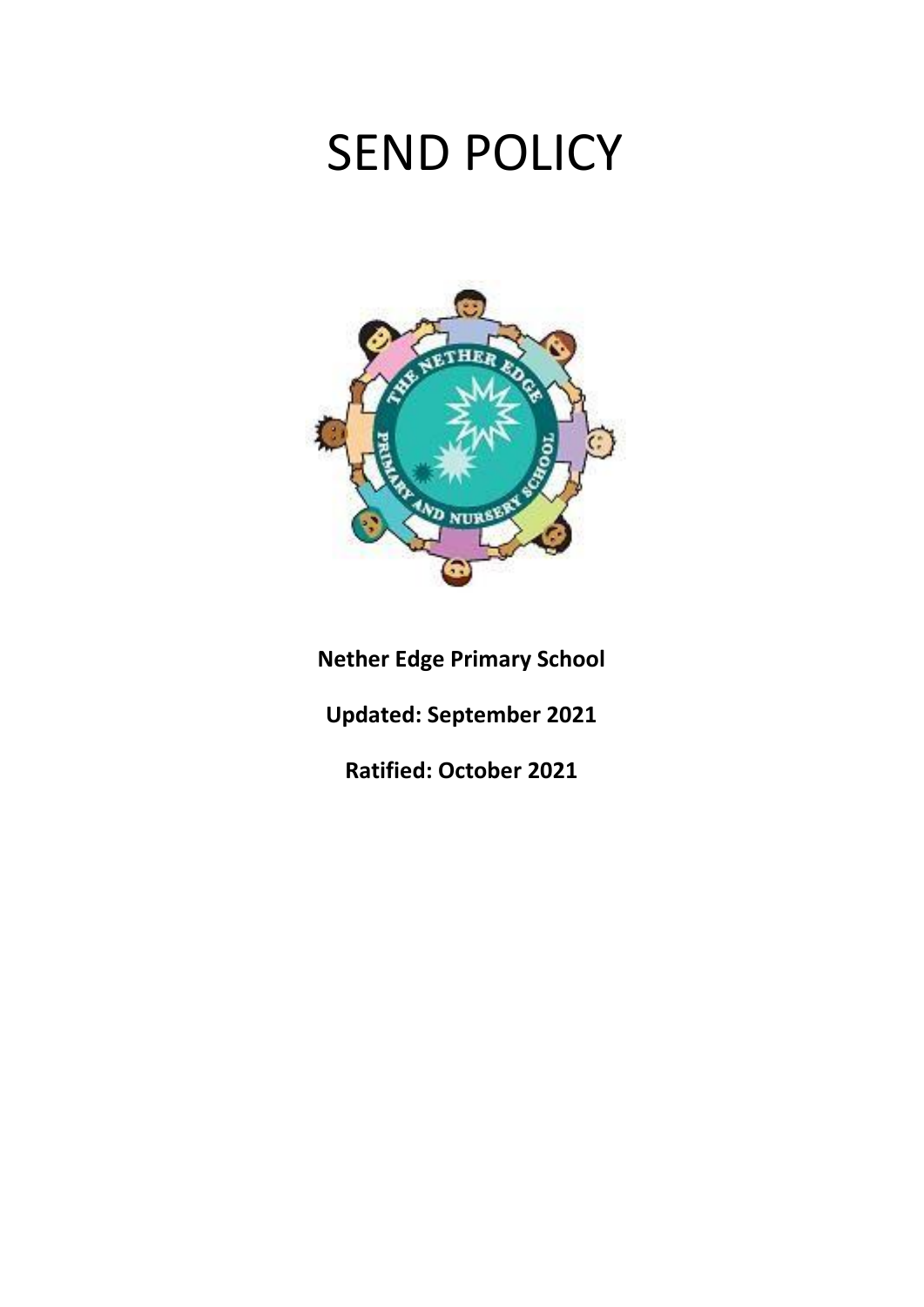## **Special Educational Needs and Disability Policy**

The policy is in line with guidance from the following documents:

- Section 69(2) of the Children and Families Act 2014
- Regulation 51 and Schedule 1 of the Special Educational Needs and Disability Regulations 2014

#### **Definition**

"A child or young person has special educational needs if they have a learning difficulty or disability which calls for special educational provision to be made for them." (Children and Families Act 2014.) At Nether Edge, this also includes children under compulsory school age. The Equality Act of 2010 states that schools cannot unlawfully discriminate against pupils because of their sex, race, disability or belief or sexual orientation.

A child has a learning difficulty if:

- they have a significantly greater difficulty in learning than the majority of children their age
- they have a disability which either prevents or hinders them from making use of educational facilities of a kind generally provided for children of their age in schools within the area of the local education authority

A child is not taken as having special educational needs solely because English is spoken as an additional language.

#### **Ethos and Philosophy**

Nether Edge Primary School, supported by the governing body, aims to provide a balanced and broad learning experience for all its pupils through a relevant and differentiated curriculum.

Staff employ a variety of teaching techniques to "unlock learning" for pupils. Every pupil including those with SEND should reach their full academic potential, be included fully in the school community and have a successful transition to secondary education.

The school endeavours to provide a learning environment that recognises the needs of all children. The use of differentiated teaching techniques, routines, a positive behaviour policy, and ICT all help to facilitate children's learning. The school is also committed to providing the level of resourcing needed to enable full access to the curriculum.

For those with physical disabilities, the site brings many challenges due to the style of the building but the school works hard to provide an accessible learning environment. This includes disabled toilets and nappy changing facilities.

The school believes that all pupils with special educational needs and/or disability can make progress through the school's support. Progress may be in small steps and these need to be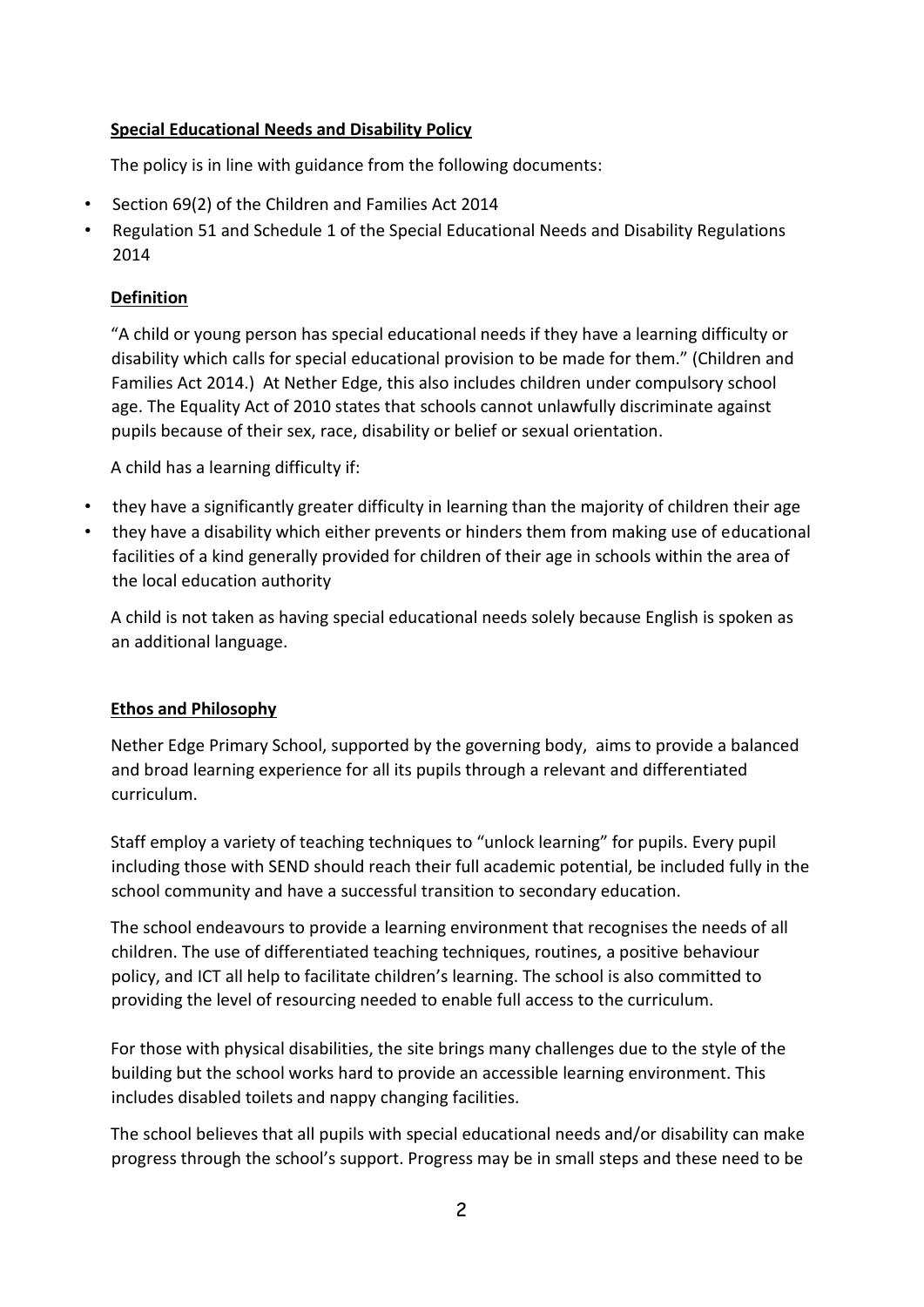celebrated. Such progress will be monitored through appropriate assessment that recognises and rewards pupil's efforts and achievements.

The school adopts a multi-agency approach to SEND. Such an approach provides a holistic understanding of an individual's needs and provides maximum support. In particular, parents are seen as fundamental in meeting a child's needs and are involved at all levels. Where ever appropriate, the child is also viewed as a partner and the child's voice is fundamental to reviewing their progress and planning next steps in their learning. The school fosters good professional links with outside support agencies such as the Speech and Language Service, the Autism Team, the Hearing Impaired service, Learning Support Service, Educational Psychology service, Fusion, Rowan Outreach, Early Years Inclusion and specific health professionals.

## **Principles**

The principles for SEND provision at Nether Edge Primary School are in line with the 2014 Code of Practice. The school identifies children as having special educational needs when rates of progress are well below age related expectations. When this has been recognised, additional or different action is taken to enable the child to learn more effectively.

When a child is identified as having special educational needs, individual targets are discussed/set within review meetings with parents. In some cases, a child is placed on the SEND list for medical and social, emotional and/or behavioural reasons. The school keeps an up to date list of all pupils who are identified as having SEND including those pupils who need to be informally monitored. All these pupils will have a 'Personal Profile' which is reviewed three times per year.

The school has a team approach to the delivery of SEND provision. Overall responsibility for SEND lies with the Headteacher supported by the SENCO. The school adopts a whole school approach to SEND training recognising it as an integral part of whole school development.

Teachers recognise their overall responsibilities for children they teach who are identified as having SEND. This is reflected through their planning and their everyday practices. Subject co-ordinators also consider the needs of SEND pupils when resourcing their curriculum areas.

Children with SEND are members of mainstream classes working alongside children in the same year group. The majority of SEND support is provided in class through the class teacher, often with a member of the support staff allocated based on identified need. At times, some children will be provided with specialist support in a withdrawal group or on a 1:1 basis. Outside Agencies give support with professional advice.

The curriculum is inclusive regardless of the child's background, disabilities, gender or ethnicity as the school follows the LA's admission and equal opportunities policy, fulfilling the requirements of the Equality Act (2010).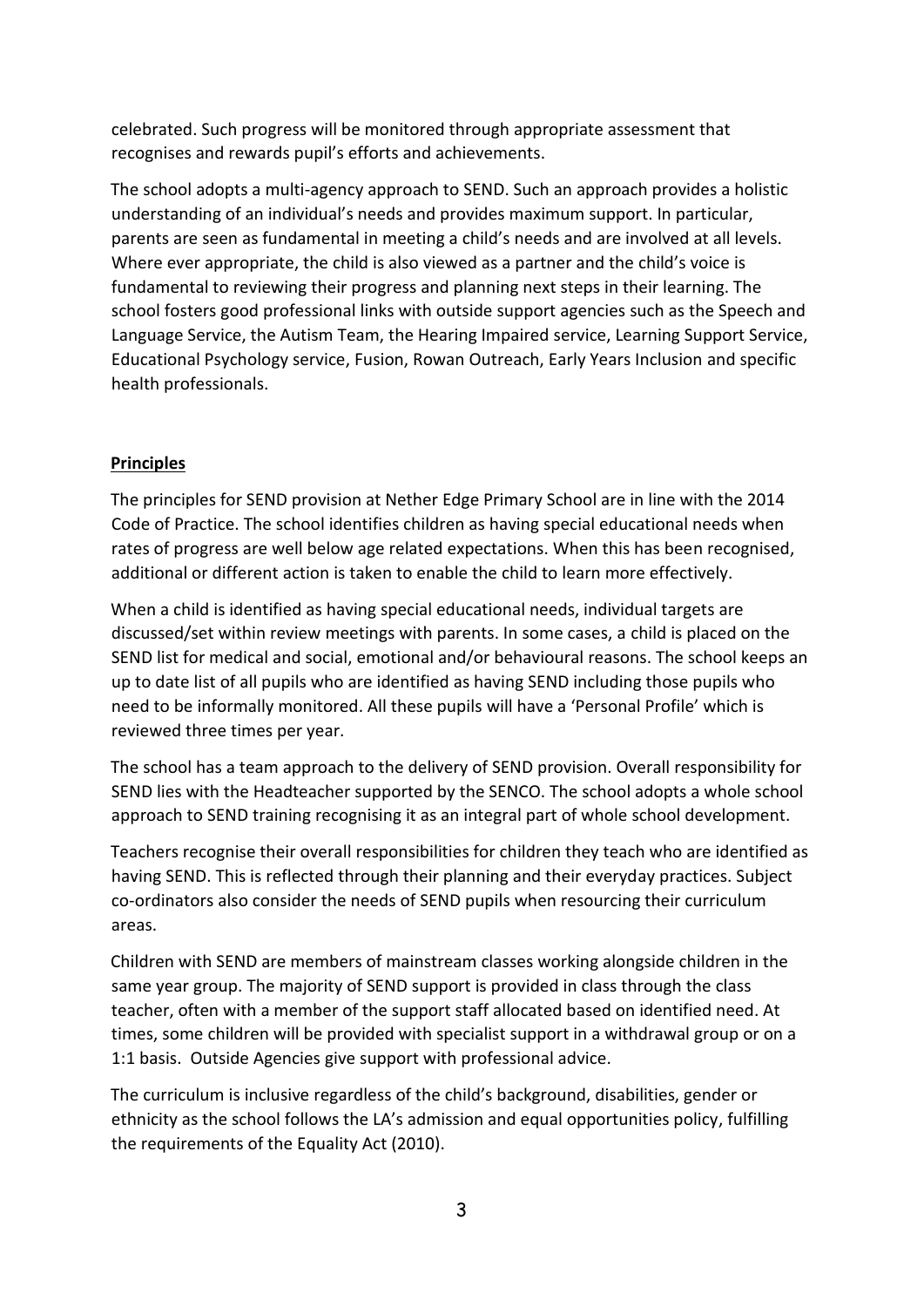The teaching of all pupils, particularly children with SEND, requires:

- Positive attitudes from staff
- Partnership between teachers and children to help plan and evaluate children's own learning
- A climate of warmth and support in which self-confidence and self-esteem can grow.
- Partnership between home and school
- Extra support at specified times to access the curriculum

## **Provision**

The school governors, CEO and Headteacher are responsible for ensuring that provision is made for pupils with special educational needs. In the classroom, the class teacher, supported by the SEND Co-ordinator (SENCO), is responsible for the day to day management of that provision.

The SEND Code of Practice (2014) states that the key responsibilities of the SENCO may include:

- Overseeing the day to day operation of the school's SEND policy.
- advising on the graduated approach to providing SEND support coordinating provision for children with SEND
- ensuring that the school keeps the records of all pupils with SEND up to date, tracking pupils' progress on SEND list and monitoring and evaluating the value of any interventions
- liaising with the parents/carers of children with SEND
- liaising with the relevant Designated Teacher where a looked after pupil has SEND
- contributing to the in-service training of staff
- liaising with other early years providers, other schools and support services including: educational psychologists, health and social care professionals.
- being a key point of contact with external agencies, especially the local authority and its support services
- advising on the deployment of the school's delegated budget and other resources to meet pupils' needs effectively
- organise Annual Reviews for those with EHCPs
- liaising with potential future providers of education to ensure a pupil and their parents are informed about options and a smooth transition is planned
- working with the Headteacher and school governors to ensure that the school meets its responsibilities under the Equality Act

(2010) with regard to reasonable adjustments and access arrangements

The SENCO up-dates her knowledge through regularly attending the SENCO Briefings within the Locality, attending relevant training days and training sessions, conferences, reading current information such as published guidance and discussions with outside agencies.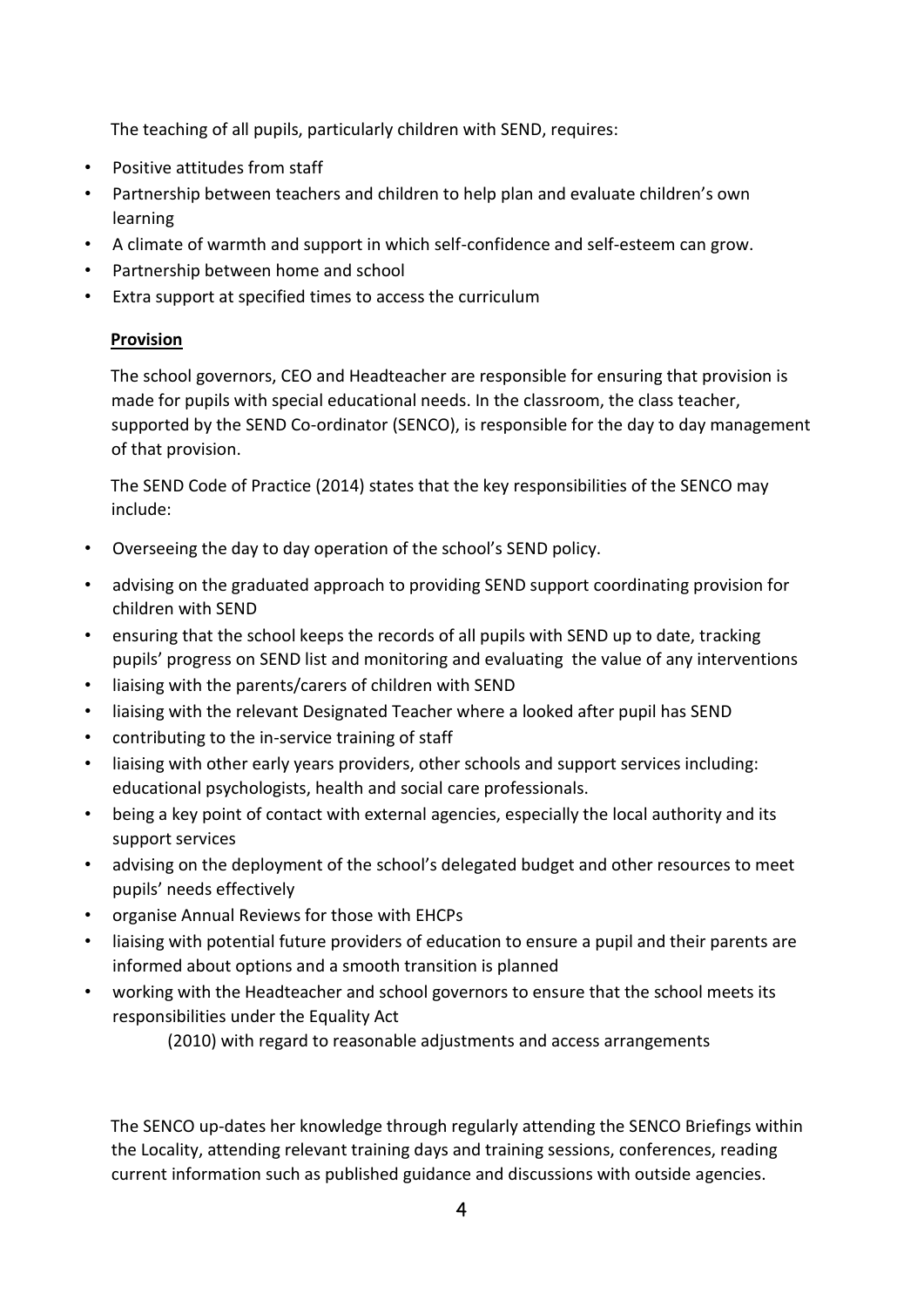External agencies regularly provide support through assessment, monitoring and direct teaching of children with SEND. These include communication therapists, the Service District (known as MAST), Learning Support Teachers, Specialist Support Team (ASD and Early Years), the Access and Inclusion service, the school nurse, the Educational Psychologist and the Hearing and Visual impairment service. The school actively encourages a multi-agency approach to SEND and regularly puts itself forward as a venue for interagency meetings.

To ensure inclusion and support of SEND pupils, Teaching Assistants are employed by the school to cater for the range of needs. This support is delivered during whole class teaching and through withdrawal small group work (for example, The Hub, Sensory room, Lego therapy, social skills and self-esteem groups). The school employs a very effective positive behaviour policy. This is used by all staff for all children although those facing emotional and behavioural challenges will receive extra mentoring and support. The experience of the staff means that such mentoring may occur at many different levels: from class teacher to Headteacher with close involvement with the family.

The classroom provision for children with SEND is based upon the Nether Edge Curriculum. However, it is recognised that this provision must occur at an appropriate level and therefore differentiation is an integral part of its delivery. In relation to Maths and English, children with SEND are taught within the appropriate year groups to ensure full coverage of the year`s curriculum but differentiated to the appropriate level. The school recognises that children with SEND can achieve in all areas of the curriculum and this is actively encouraged. Access is further ensured by the use of support staff to either directly support SEND children or to allow the class teacher to target children with SEND. The school has adopted a creative curriculum enabling differentiation to occur. The school promotes excellence and enjoyment for all. Children with SEND are actively encouraged to partake in all areas of the school. They are routinely appointed as school council representatives and are active in whole school activities. The school also seeks to ensure that every child is able to attend the residential trips. Support is also provided for any curricula and end of year trips.

#### **Procedures**

The Special Educational Needs and Disability (SEND) Code of Practice: for 0 to 25 years identifies four broad areas of Special Educational Needs;

- 1. Communication and Interaction
- 2. Cognition and Learning
- 3. Social, mental and emotional health
- 4. Sensory and/or physical disability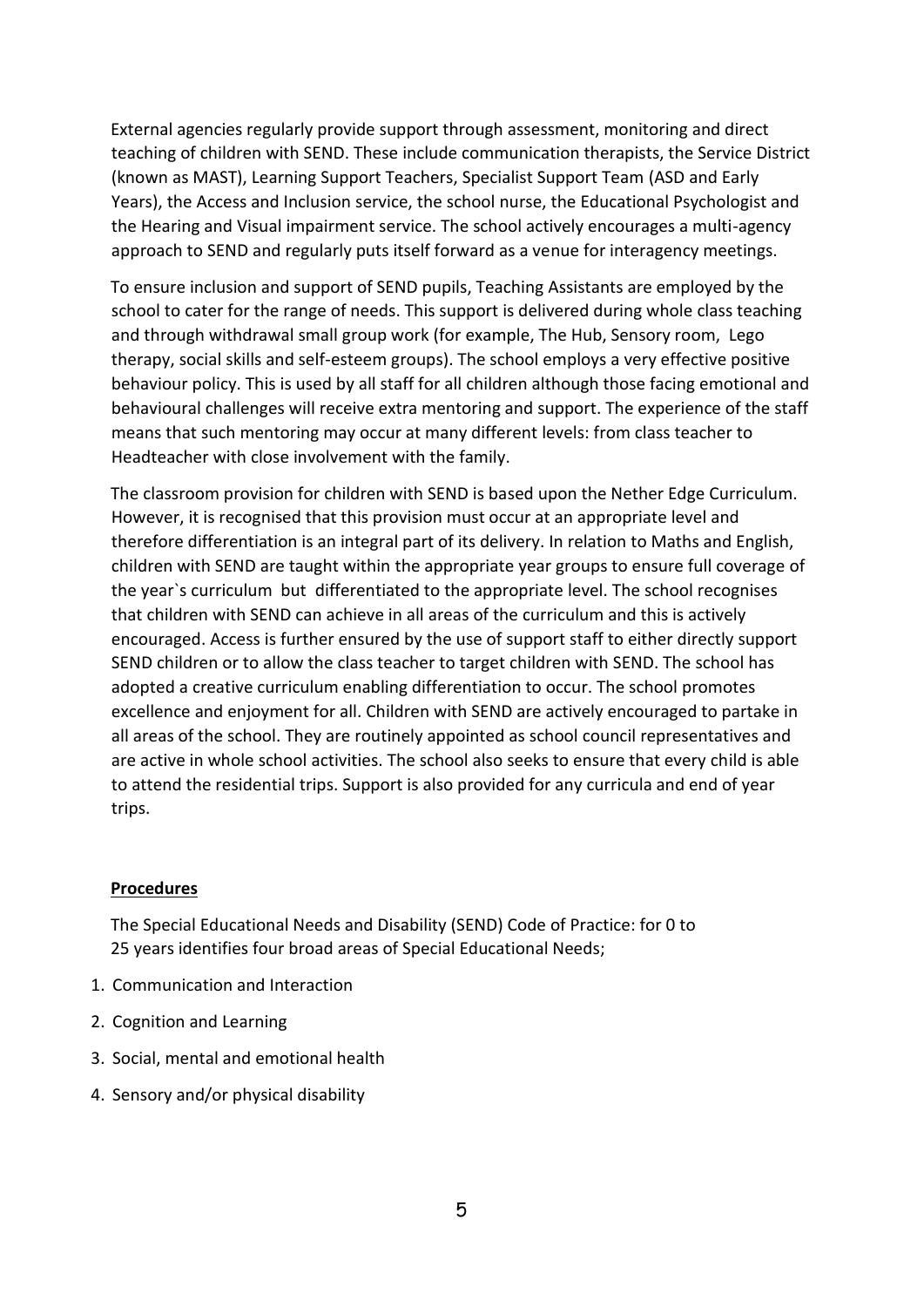| Need Type                              | Specific Disabilities/ Needs                                                                                                                                | Areas of Learning likely to be affected                                                                                                                                                                                                                                                                                                                                                                                                                                                                                                                                                                                   | Recommended support/interventions. |
|----------------------------------------|-------------------------------------------------------------------------------------------------------------------------------------------------------------|---------------------------------------------------------------------------------------------------------------------------------------------------------------------------------------------------------------------------------------------------------------------------------------------------------------------------------------------------------------------------------------------------------------------------------------------------------------------------------------------------------------------------------------------------------------------------------------------------------------------------|------------------------------------|
| Communication and<br>Interaction (C&I) | Specific learning difficulties such as dyslexia or a physical or sensory<br>impairment such as hearing loss may also lead to communication<br>difficulties. | Provision for children and young people with<br>Interventions might include creating rich oral<br>language environments, individual support and<br>communication and interaction difficulties should<br>augmentative and alternative<br>means of<br>reflect their likely need for support in developing<br>communication. Interventions will need to take<br>social relationships and their increased risk of<br>account of their individual sensory needs and<br>emotional or mental health problems. It may also<br>requirements.<br>cover support in making progress in related areas<br>of learning such as literacy. |                                    |
|                                        | Speech, Language and Communication Needs (SLCN)<br>Autism Spectrum Disorder (ASD)<br>Asperger's Syndrome and Autism                                         |                                                                                                                                                                                                                                                                                                                                                                                                                                                                                                                                                                                                                           |                                    |
|                                        |                                                                                                                                                             | Children and young people with an Autism                                                                                                                                                                                                                                                                                                                                                                                                                                                                                                                                                                                  |                                    |
|                                        |                                                                                                                                                             | Spectrum Disorder (ASD), including Asperger's                                                                                                                                                                                                                                                                                                                                                                                                                                                                                                                                                                             |                                    |
|                                        |                                                                                                                                                             | Syndrome and Autism, have difficulty in making                                                                                                                                                                                                                                                                                                                                                                                                                                                                                                                                                                            |                                    |
|                                        |                                                                                                                                                             | sense of the world in the way others do. They may                                                                                                                                                                                                                                                                                                                                                                                                                                                                                                                                                                         |                                    |
|                                        |                                                                                                                                                             | have difficulties with communication, social                                                                                                                                                                                                                                                                                                                                                                                                                                                                                                                                                                              |                                    |
|                                        |                                                                                                                                                             | interaction and imagination. In addition they may                                                                                                                                                                                                                                                                                                                                                                                                                                                                                                                                                                         |                                    |
|                                        |                                                                                                                                                             | be easily distracted or upset by certain stimuli,                                                                                                                                                                                                                                                                                                                                                                                                                                                                                                                                                                         |                                    |
|                                        |                                                                                                                                                             | have problems with change to familiar routines or                                                                                                                                                                                                                                                                                                                                                                                                                                                                                                                                                                         |                                    |
|                                        |                                                                                                                                                             | have difficulties with their co-ordination and fine                                                                                                                                                                                                                                                                                                                                                                                                                                                                                                                                                                       |                                    |
|                                        |                                                                                                                                                             | motor functions.                                                                                                                                                                                                                                                                                                                                                                                                                                                                                                                                                                                                          |                                    |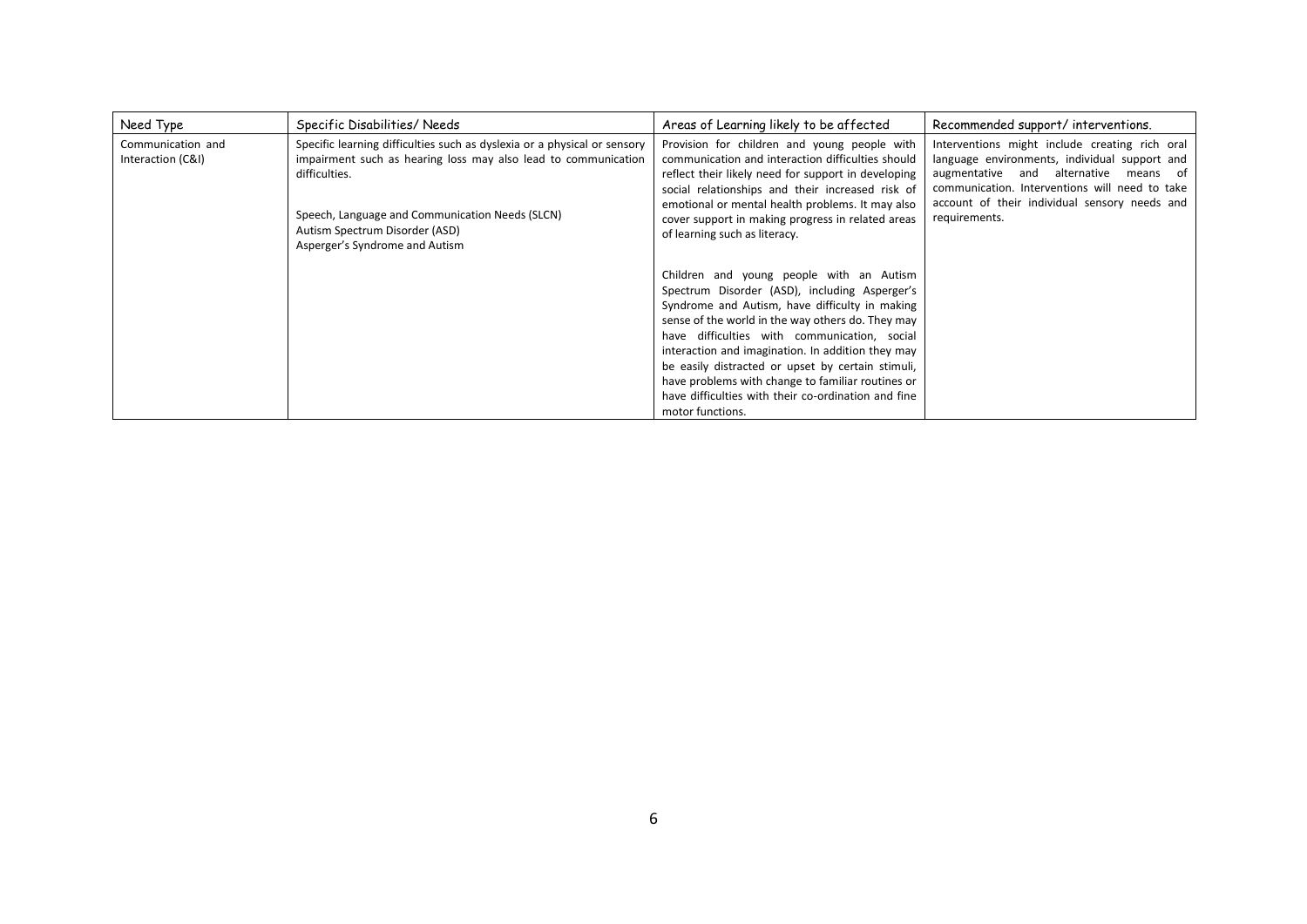| Cognition and Learning (C&L) | Severe Learning Difficulties (SLD)                                      | Children and young people with learning                 | Children and young people who have a learning        |
|------------------------------|-------------------------------------------------------------------------|---------------------------------------------------------|------------------------------------------------------|
|                              | Profound and Multiple Learning Difficulties (PMLD)                      | difficulties will learn at a slower pace than other     | difficulty need more detailed differentiation and    |
|                              | Specific Learning Difficulty (SpLD)                                     | children and may have greater difficulty than their     | the curriculum set out in smaller steps. They may    |
|                              | This includes a range of conditions such as dyslexia (difficulties with | peers in acquiring basic literacy or numeracy skills    | need more practical activities than their peers to   |
|                              | reading and spelling); dyscalculia maths); dyspraxia (co-ordination)    | or in understanding concepts, even with                 | support the development of abstract concepts.        |
|                              | and dysgraphia (writing).                                               | appropriate differentiation. They may also have         | They may require specific programmes to support      |
|                              | A discrepancy between achievement and general intellectual ability      | other difficulties such as speech and language          | their progress in developing literacy and numeracy   |
|                              | may indicate that a child or young person has a SpLD.                   | delay, low self-esteem, low levels of concentration     | skills. The level of support required will depend on |
|                              |                                                                         | and underdeveloped social skills.                       | the severity of the child or young person's          |
|                              |                                                                         |                                                         | cognitive difficulty and any associated needs that   |
|                              |                                                                         |                                                         | compound their difficulties in accessing the         |
|                              |                                                                         | Children and young people with severe learning          | curriculum, such as physical impairments or          |
|                              |                                                                         | difficulties (SLD) have significant intellectual or     | communication difficulties.                          |
|                              |                                                                         | cognitive impairments and are likely to need            |                                                      |
|                              |                                                                         | support in all areas of the curriculum. They may        |                                                      |
|                              |                                                                         | have difficulties in mobility and coordination,         | Children and young people with specific learning     |
|                              |                                                                         | communication and perception, and the                   | difficulties may need support in sequencing and      |
|                              |                                                                         | acquisition of self-help skills. Children and young     | organisational skills and appropriate IT equipment   |
|                              |                                                                         | people with SLD are likely to need support to be        | and software to support the development of their     |
|                              |                                                                         | independent.                                            | literacy skills.                                     |
|                              |                                                                         |                                                         |                                                      |
|                              |                                                                         |                                                         |                                                      |
|                              |                                                                         | Those with profound and multiple learning               |                                                      |
|                              |                                                                         | difficulties (PMLD) have severe and complex             |                                                      |
|                              |                                                                         | learning difficulties as well as significant other      |                                                      |
|                              |                                                                         | difficulties such as a physical disability or a sensory |                                                      |
|                              |                                                                         | impairment. They are likely to need sensory             |                                                      |
|                              |                                                                         | stimulation and a curriculum broken down into           |                                                      |
|                              |                                                                         | very small steps. These children and young people       |                                                      |
|                              |                                                                         | require a high level of adult support, both for their   |                                                      |
|                              |                                                                         | educational needs and for their personal care.          |                                                      |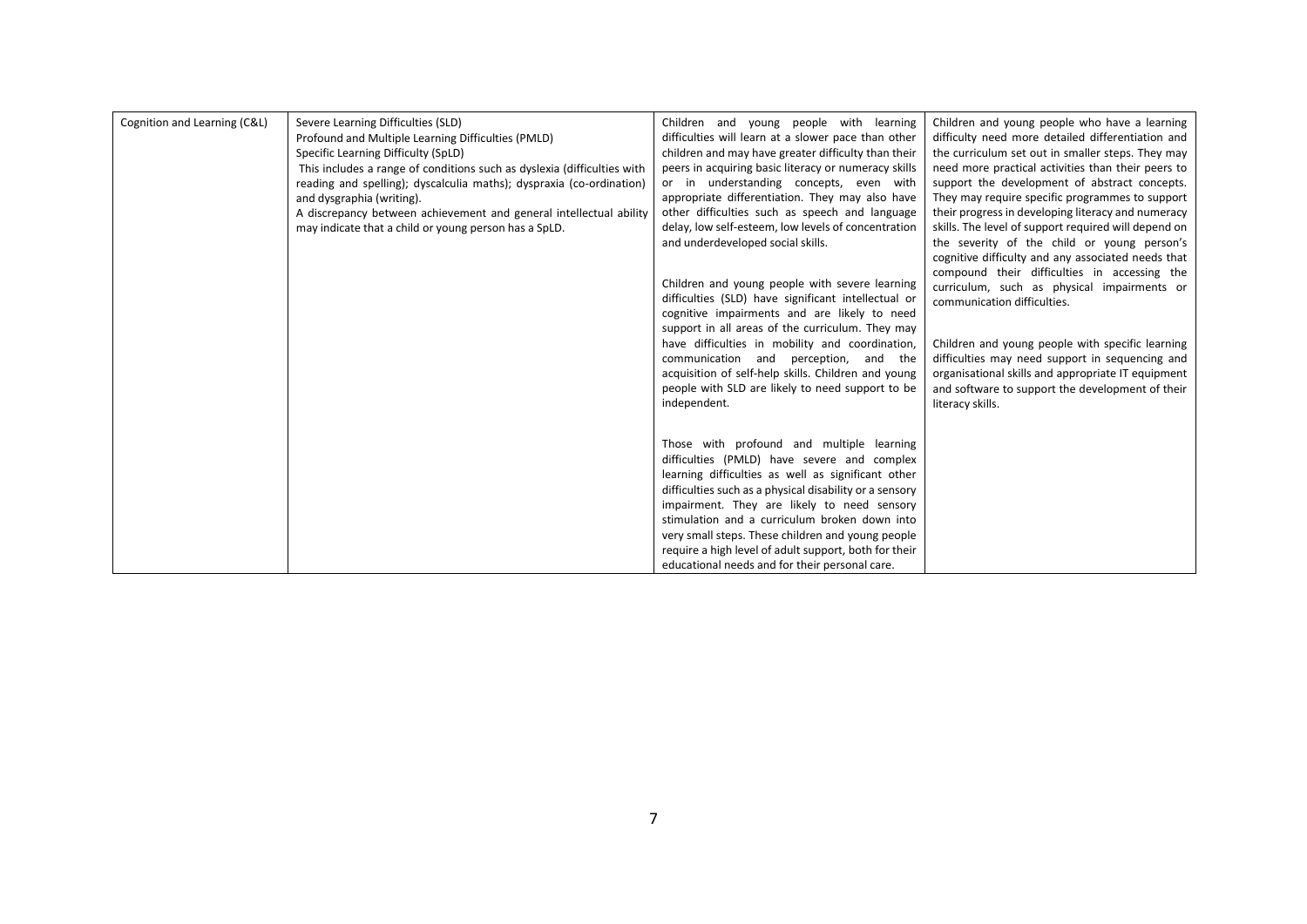|                                                           |                                                                                                                                                                                                                                                                                                                                                                                                                                                                                                                                                                                                                                                                                | Children who have difficulties with their emotional and                                                                                                                                                                                                                                                                                                                                                                                                                                                                                                                                                                          |                                                                                                                                                                                                                                                                                                                                                                                                                                                                                                                                                                                                                                                                                                                                                                                                                                                                                                                                                                                                                                                                                                                                                                                                                                                                                                                 |
|-----------------------------------------------------------|--------------------------------------------------------------------------------------------------------------------------------------------------------------------------------------------------------------------------------------------------------------------------------------------------------------------------------------------------------------------------------------------------------------------------------------------------------------------------------------------------------------------------------------------------------------------------------------------------------------------------------------------------------------------------------|----------------------------------------------------------------------------------------------------------------------------------------------------------------------------------------------------------------------------------------------------------------------------------------------------------------------------------------------------------------------------------------------------------------------------------------------------------------------------------------------------------------------------------------------------------------------------------------------------------------------------------|-----------------------------------------------------------------------------------------------------------------------------------------------------------------------------------------------------------------------------------------------------------------------------------------------------------------------------------------------------------------------------------------------------------------------------------------------------------------------------------------------------------------------------------------------------------------------------------------------------------------------------------------------------------------------------------------------------------------------------------------------------------------------------------------------------------------------------------------------------------------------------------------------------------------------------------------------------------------------------------------------------------------------------------------------------------------------------------------------------------------------------------------------------------------------------------------------------------------------------------------------------------------------------------------------------------------|
| Social,<br>mental<br>and<br>emotional<br>health<br>(SMEH) | A wide range and degree of mental health problems<br>might require special provision to be made. These could<br>manifest as difficulties such as;<br>Problems of mood-(anxiety and depression).<br>Problems of conduct(oppositional problems and more<br>severe conduct problems including aggression)<br>Self-harming, substance abuse<br>Eating disorders or physical symptoms that are medically<br>unexplained<br>Attention deficit disorder (ADD)<br>Attention deficit hyperactive disorder (ADHD)<br>Attachment disorder<br>Autism or pervasive developmental disorder<br>An anxiety disorder<br>A disruptive disorder or, rarely, schizophrenia or bipolar<br>disorder. | social development may have immature social skills and<br>find it difficult to make and sustain health relationships.<br>These difficulties may be displayed through disruptive or<br>challenging behaviour, as well as through the child<br>becoming withdrawn or isolated.                                                                                                                                                                                                                                                                                                                                                     | Schools, colleges and early year's providers should<br>identify clear processes to consider how they will<br>support such children, as well as how they will manage<br>the effect of any disruptive behaviour so it does not<br>adversely affect other pupils. Many schools and<br>colleges offer pastoral support, which may include<br>access to counselling sessions, to help their pupils and<br>students with emotional, social or mental health<br>difficulties. This should be described in their published<br>SEND policy and schools should ensure a solid<br>evidence base for any interventions offered. Staff may<br>need training and support to understand the nature<br>and extent of problems that require more specialist<br>intervention. Where more specialist provision is<br>required, schools, colleges and early years providers<br>should have clear arrangements in place with local<br>health partners and other organisations for making<br>appropriate referrals to Child and Adolescent Mental<br>Health Services (CAMHS). This might include schools<br>and colleges commissioning specialist CAMHS directly.<br>It is best practice for CAMHS to offer a 'triage' service<br>to identify and provide for children and young people<br>who need specialist provision very quickly |
| Sensory and/or<br>physical needs (S/PD)                   | Visual Impairment (VI)<br>Hearing Impairment (HI)<br>Multi-Sensory Impairment (MSI)<br><b>Physical Disability</b>                                                                                                                                                                                                                                                                                                                                                                                                                                                                                                                                                              | Children and young people with a visual impairment (VI)<br>or a hearing impairment (HI) may require specialist<br>support and equipment to access their learning. Children<br>and young people with a Multi-Sensory Impairment (MSI)<br>have a combination of visual and hearing difficulties,<br>which makes it much more difficult for them to access the<br>curriculum or study programme than those with a single<br>sensory impairment. Some children and young people<br>with a physical disability (PD) require additional on-going<br>support and equipment to access all the opportunities<br>available to their peers. | Many children and young people require minor<br>adaptations to the curriculum, their study programme<br>or the physical environment. Many such adaptations<br>may be required as reasonable adjustments under the<br>Equality Act 2010. Some children and young people<br>require special educational provision. It is this group<br>that should be identified as having a SEND.                                                                                                                                                                                                                                                                                                                                                                                                                                                                                                                                                                                                                                                                                                                                                                                                                                                                                                                                |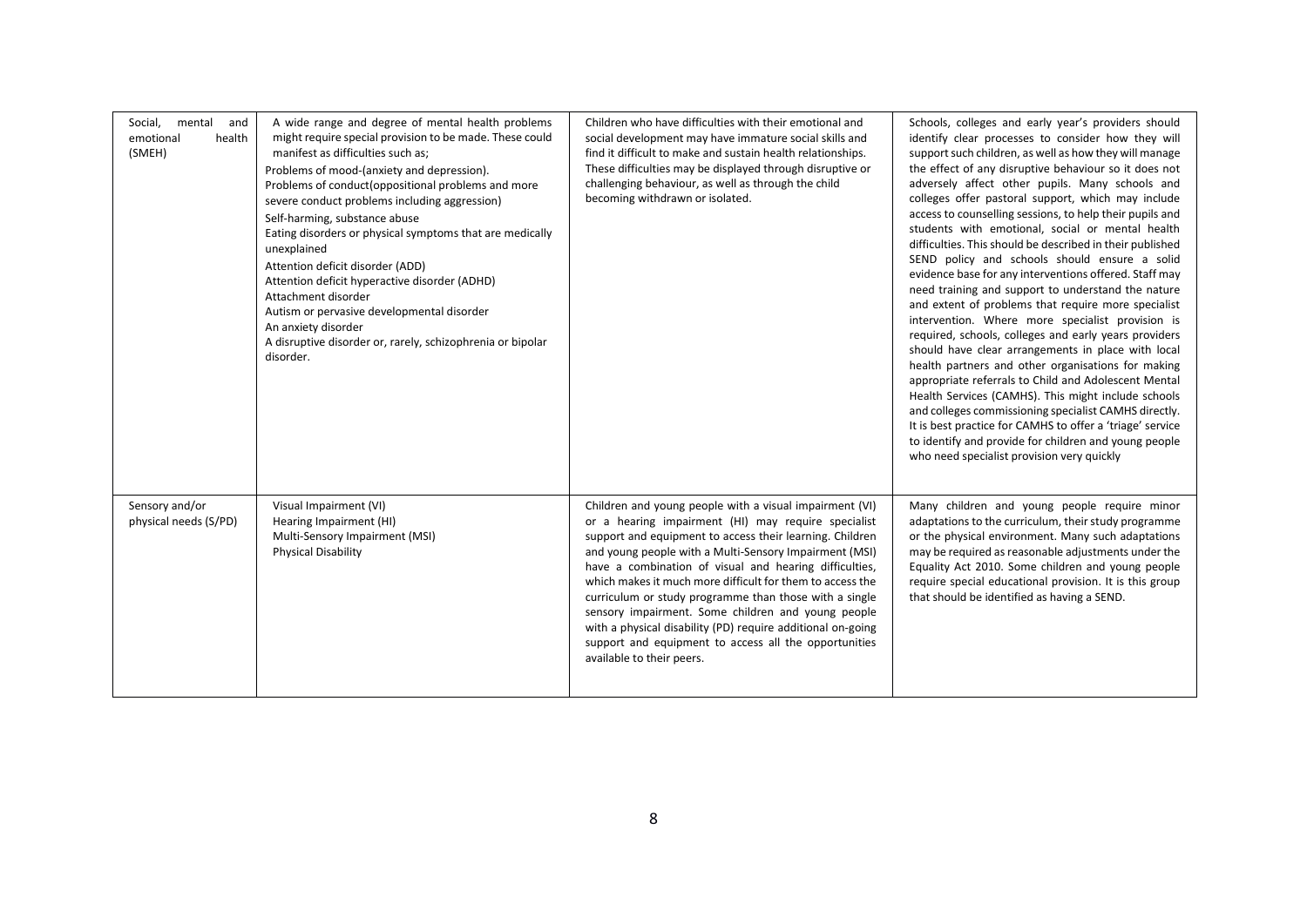## **Levels of Support**

There is a graduated approach to identifying a pupil's SEND:

- If teachers have concerns about a child's learning they will initially put strategies in place and monitor these over a period of time.
- If the concerns continue then staff will have discussions with the SENCO and parents. A personal profile will be set up detailing agreed targets and relevant interventions. These targets will then be monitored and reviewed with parents three times per year.
- If sufficient progress has not been made then parents, staff and external agencies will agree to move towards a My Plan which will be monitored and reviewed three times per year. The My Plan identifies levels of need using the Sheffield Support Grid.
- If concerns remain, then all parties involved can give consideration to a request to the Locality and local authority to move towards an Education, Health and Care Plan.

## **Provision**

Most pupils will have their needs met through quality first teaching (QFT). Each pupil's progress and achievements will be monitored and any pupil not making adequate progress will be given further targeted support as part of quality first teaching. The effectiveness of this will be monitored and reviewed as part of the school`s ongoing cycle of assessment for learning.

When a pupil has been identified as requiring a provision that is additional to, or different from that provided generally for others of the same age, or is showing a significantly greater difficulty in learning than the majority of others of the same age, the pupil will be placed on the SEND list in one or more of the four SEND categories – Communication and Interaction, Cognition and Learning, Social, Emotional and Mental Health and/or Medical/Physical needs.

Parents/carers will be informed and will be invited to discuss the additional support required and how school and home can work together to assist their child with their learning.

The provision required for each pupil will be specific to that pupil`s needs and where possible school will seek and follow advice from additional professionals such as Educational Psychologists, Specialist Teachers, Paediatricians, Occupational Therapists and Physiotherapists. Where appropriate an FCAF (Common Assessment Framework) may also be used to ensure that a cohesive approach is taken towards monitoring and meeting a pupil`s needs.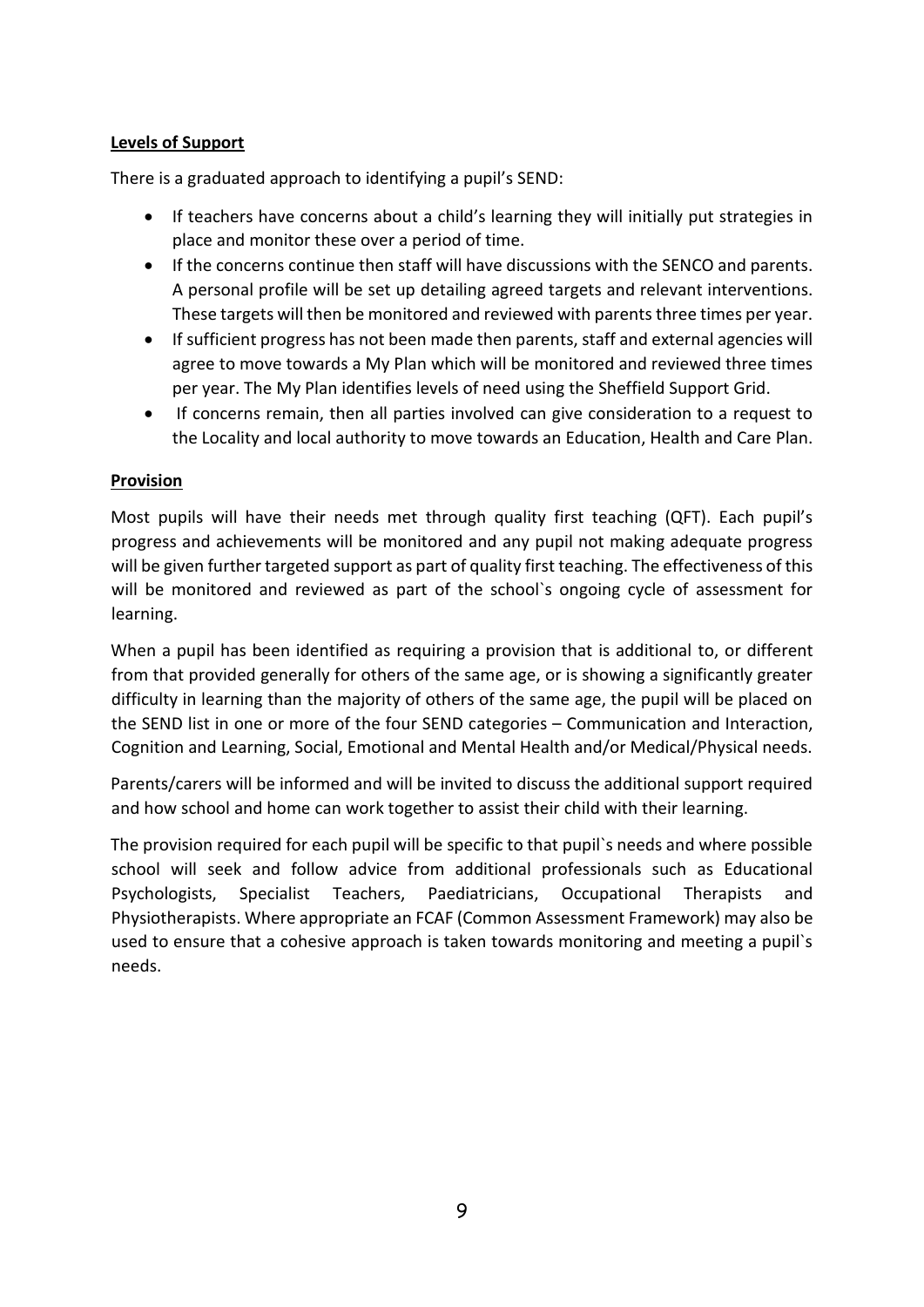Below is an outline of the provision provided by Nether Edge and the tiered response to pupils' needs includes:

| <b>Quality First Teaching (All Pupils)</b>                                                                                                                                                                                                                                                                                                                                                                                                                                  |                                                                                                                                                                                                                                                                                                                                                                                                                                        | Pupils with SEND without an EHC plan                                                                                                                                                                                                                                                                                                                                                                                                                                                                                                                                                                                                                                                                                                                                                | Pupils with higher levels of SEND needs<br>or an EHC plan                                                                                                                                                                                                                                                                                                                                                                                                                                                                                                                                                                                                                                                                                                                                                                                                                   |
|-----------------------------------------------------------------------------------------------------------------------------------------------------------------------------------------------------------------------------------------------------------------------------------------------------------------------------------------------------------------------------------------------------------------------------------------------------------------------------|----------------------------------------------------------------------------------------------------------------------------------------------------------------------------------------------------------------------------------------------------------------------------------------------------------------------------------------------------------------------------------------------------------------------------------------|-------------------------------------------------------------------------------------------------------------------------------------------------------------------------------------------------------------------------------------------------------------------------------------------------------------------------------------------------------------------------------------------------------------------------------------------------------------------------------------------------------------------------------------------------------------------------------------------------------------------------------------------------------------------------------------------------------------------------------------------------------------------------------------|-----------------------------------------------------------------------------------------------------------------------------------------------------------------------------------------------------------------------------------------------------------------------------------------------------------------------------------------------------------------------------------------------------------------------------------------------------------------------------------------------------------------------------------------------------------------------------------------------------------------------------------------------------------------------------------------------------------------------------------------------------------------------------------------------------------------------------------------------------------------------------|
| Differentiated Curriculum<br>$\bullet$<br>Differentiated delivery<br>Differentiated outcome<br>Increased visual aids - letter<br>formation, number lines<br>Visual timetables (class and<br>individual)<br>Illustrated dictionaries<br>Use of writing frames<br>Alternative recording<br>methods<br>General ICT access with<br>appropriate software.<br>Sensitive grouping/<br>pairing / class or<br>playground buddy.<br>Spelling banks for new<br>subject specific words. | Where appropriate<br>$\bullet$<br>simple and clearly<br>laid out worksheets.<br>Structured school<br>and class routines<br>Use of symbols for<br>$\bullet$<br>understanding<br>Whole school and<br>class reward<br>system<br>Whole school/class<br>rules /<br>Whole school<br>policy for<br>behaviour<br>Circle time as part<br>of PSHE curriculum<br>Use of positive language to<br>promote self-esteem<br>Modified/adapted resources | <b>Quality First Teaching</b><br>Named part of whole class provision mapping<br>Group intervention English<br><b>Group intervention Maths</b><br><b>Additional Phonics Support/interventions</b><br>Speech and Language Support (Talk Boost, LEAP, Makaton,<br>Communication in Print, individual communication plans)<br>Time out/Anger<br>Desk slopes / Magnifiers<br>Individual reward systems.<br>Individual work station<br>Time out facilities<br>Use of sensory room<br>Use of the Hub<br><b>PECS</b><br>Intensive Interaction<br><b>Attention Interaction</b><br>Lego Therapy<br>Sand timers<br>Lunch time/break time support<br>Launchpad for Literacy<br>Toileting support<br>Support with movement around school<br>Teaching Assistant for small groups and individuals. | Quality First Teaching,<br>Assistance and support outline in the individual<br>EHC plans<br>Increased level of TA support<br>Named part of whole class provision mapping<br>Group intervention English<br><b>Group intervention Maths</b><br><b>Additional Phonics Support/interventions</b><br>Speech and Language Support (Talk Boost, LEAP,<br>Makaton, Communication in Print, individual<br>communication plans)<br>Time out/Anger<br>Desk slopes / Magnifiers<br>Individual reward systems.<br>Individual work station<br>Time out facilities<br>Use of sensory room<br>Use of the Hub<br>PECS<br>Intensive Interaction<br><b>Attention Interaction</b><br>Lego Therapy<br>Sand timers<br>Lunch time/break time support<br>Launchpad for Literacy<br>Toileting support<br>Support with movement around school<br>Teaching Assistant for small groups and individuals. |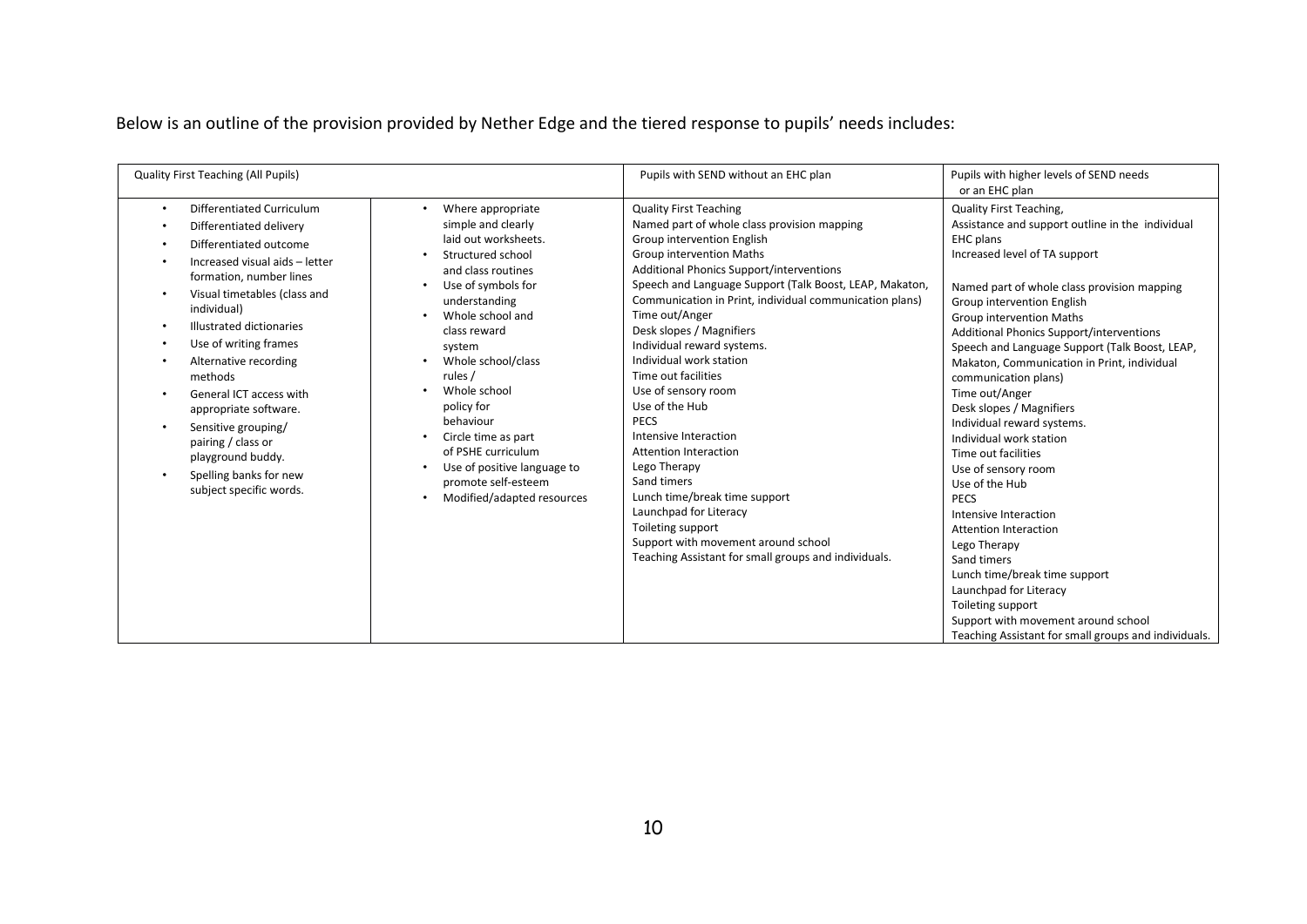## **Statutory Assessment (Education, Health, Care plan)**

When a child has demonstrated a high level of difficulty with learning, a request for a statutory assessment is made by the school to the Locality in the first instance, and then if agreed, to the LA.

On making a request for statutory assessment, the school will provide the Locality and the LA with evidence that any strategies or programmes implemented for the child have been continued for a reasonable length of time with limited success. The school will also show that alternative strategies have been tried and will provide clear documentation about the child's progress over time. Before making a request the parent/carer, school and external services will all be closely involved and will provide written advice where appropriate. Parents and carers must be in agreement with school that an EHC Plan will be requested.

#### **Reviews**

Termly meetings are held between the class teacher and SENCO. Staff may identify concerns about the progress of an individual pupil and discuss these concerns with the SENCO, agreeing on strategies for the way forward.

There will be three SEND reviews a year as part of the plan/ do / review cycle for each child on the SEND list. Parents/carers will always be invited to review meetings.

Any child on the SEND list and holding a Personal Profile will have three reviews during the year. These reviews will usually be led by the class teacher with the parents and carers.

For children with a higher level of needs, a review will usually be held in the second half of each term and will be led by the SENCO with the class teacher or teaching assistant and parents/carers.

Parents and carers are encouraged to participate in the review process and the child's views will also be actively sought. In addition, other reviews may be held if it is felt necessary by staff and/or parents.

The targets set at each meeting are monitored by the class teacher and SENCo. Documentation from each review is available to the relevant staff involved and used to monitor targets.

Transition meetings are held between teachers in the summer term and between the Year 6 teachers and the Secondary school around the same time.

#### **Resources**

The school receives money in its budget to support children with special educational needs.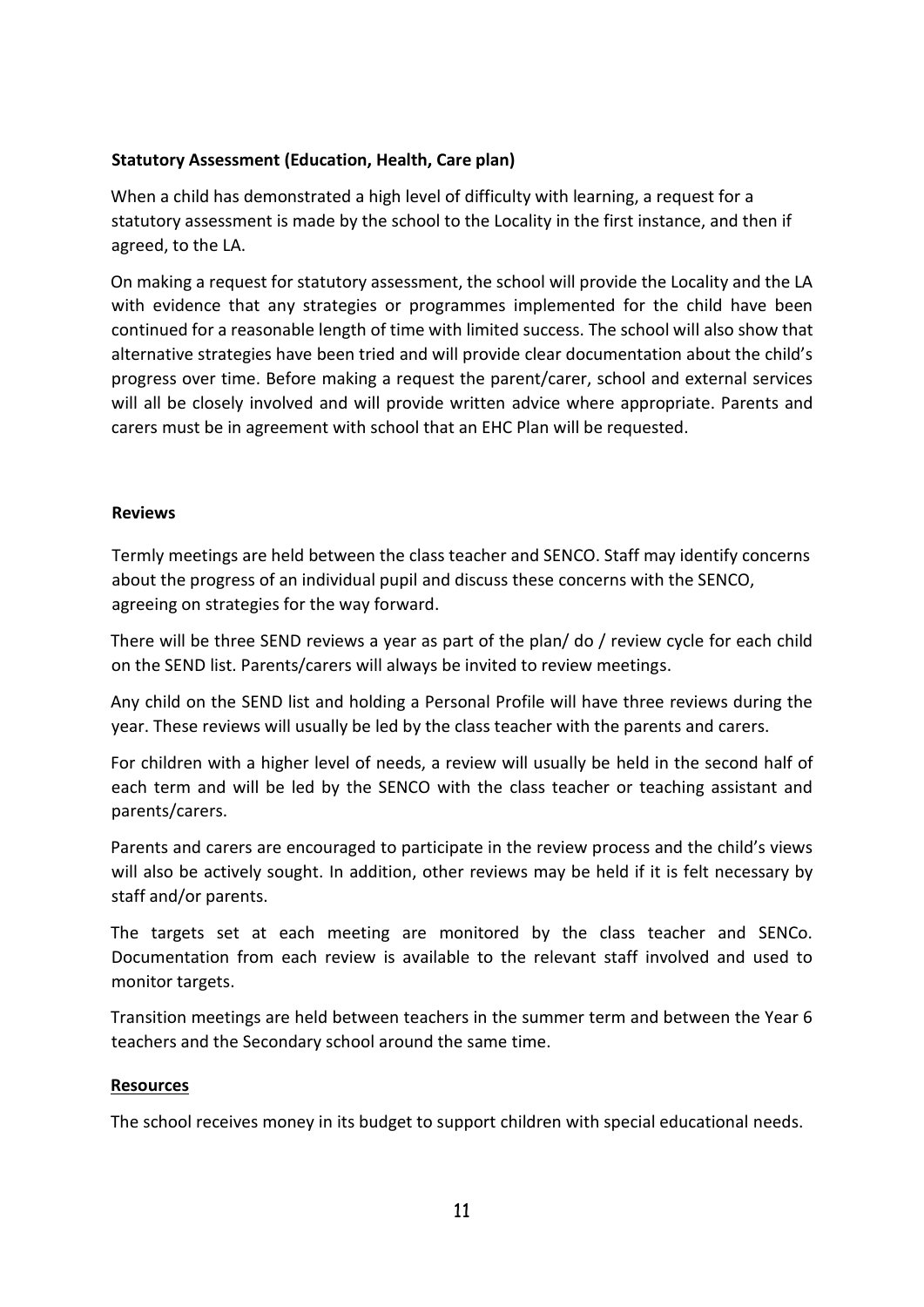In addition, some funding can also be available for pupils with SEND through the area Locality budget and the SENCOs can apply for this money at certain times in the year. These requests have to be supported by an Educational Psychologist and relevant evidence gathered on strategies which have been tried. Some of the money can be used to purchase materials and resources to support children with SEND.

To manage SEND successfully in the school, the SENCOs receives time to implement the SEND policies and procedures effectively, develop new initiatives, monitor and evaluate the provision of SEND, and to meet with parents/carers and outside agencies.

## **Admissions**

Staff are informed if they need to be aware of a child's specific needs and copies of relevant plans are circulated to relevant staff. The school aims for a smooth transition for children with SEND and their families when they are admitted from any previous school/setting and their records are passed on and discussed between the schools.

An annual review of children with EHCPs takes place. This is submitted to the Local Authority. If a child's needs are more complex, outside agencies can also give recommendations as to the provision the child may need. Records are copied and passed onto the child's new specialist provision or Secondary School. When a move to a specialist placement is being considered for a pupil, a transition officer from the central Sheffield team will be invited for a meeting with the SENCO and parents to discuss how the pupil`s needs can be met. Additional visits to other settings can be arranged for vulnerable children with support, and Secondary schools may also provide additional transition opportunities.

## **Governors**

As stated in the 2014 Code of Practice, the governing body must: "do its best to ensure that the necessary provision is made for any pupil who has special educational needs."

The governing body has a named member who oversees the SEND provision with the school and maintains close links with the SEND team. The named SEND governor is Rhona Dodds and can be contacted through the school on 0114 2550926. The governing body is kept informed of developments in SEND through regular meetings and reports, an audit of provision, information concerning the SEND budget and the provisions made throughout the school. Information concerning individual children may also be discussed.

The governing body accepts that the school would, in the first instance, deal with complaints from parents and carers concerning SEND provision.

The SEND Coordinator ensures that information about children and their special educational needs information is stored in a locked filing cabinet and relevant information is also available on a shared secure electronic system which enables staff to meet a child's individual needs.